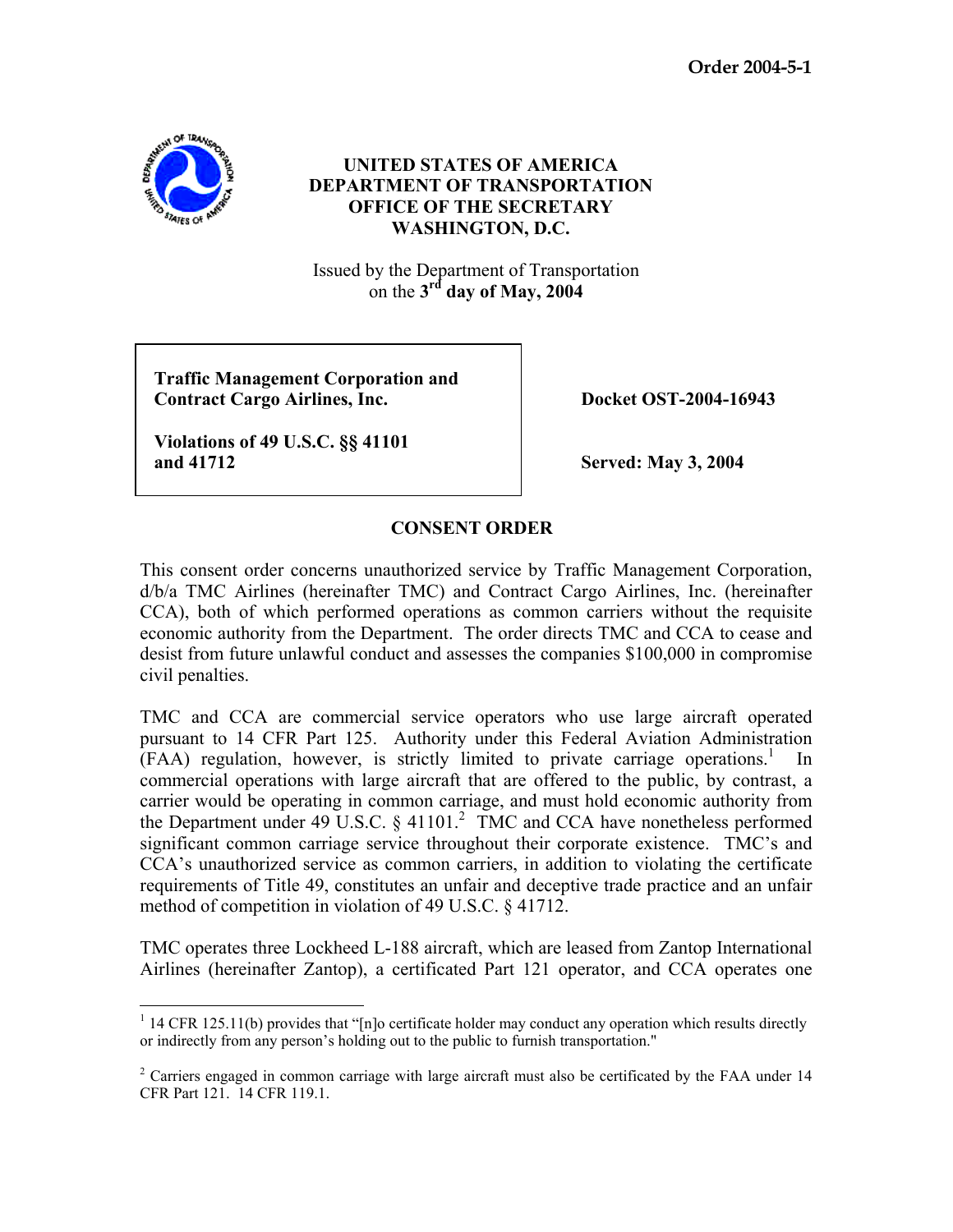Lockheed L-188 aircraft also leased from Zantop.<sup>3</sup> The four Lockheed L-188 aircraft are operated under CCA's and TMC's respective Part 125 certificates. Both carriers have conducted flight operations for various companies, including several air charter brokers, some of which appear to hold out air transportation themselves indirectly to the general public. Both TMC and CCA have long-term written contracts with automotive manufacturing companies, through those companies' respective charter management companies. However, TMC and CCA have flown numerous flights for various entities that were not contracted for by these automotive companies. TMC and CCA obtained the "spot" contracts for these flights by actively bidding on charter flights offered by brokers and charter management companies, and, as a result, operated numerous flights for different shippers in a range of industries.<sup>4</sup>

Common carriage, in the context of air service, consists of the holding out or provision of air transportation to the public for compensation or hire.<sup>5</sup> On the question of whether the companies have held out air transportation, TMC and CCA state that they neither advertised nor directly solicited business. However, their use of chartering agents, evidenced by the numerous flights for various shippers flown by TMC and CCA, is an impermissible *indirect* holding out.<sup>6</sup> Moreover, even assuming that the carriers did not

 $\overline{a}$ 

<sup>5</sup> Such activities on the part of Zantop raise questions as to whether its conduct constitutes unauthorized operations prohibited by 49 U.S.C. § 41101 or an unfair and deceptive practice and an unfair method of competition in violation of 49 U.S.C. § 41712.

<sup>5</sup> See, e.g., *Woolsey v. National Trans. Safety Bd.*, 993 F.2d 516 (5<sup>th</sup> Cir. 1993); *Voyager 1000 v. Civil Aeronautics Bd.*, 298 F.2d 430 (9th Cir. 1973); *Las Vegas Hacienda, Inc., v. Civil Aeronautics Bd*., 298 F.2d 430 (9th Cir. 1962); *Intercontinental, U.S., Inc., Enforcement Proceeding*, 41 CAB 583 (1965). *Classic Limited Air, Inc., Violations of 49 U.S.C. §§ 41101 and 41712,* Order 2004-1-23 (2004); *SportsJet, LLC, Violations of 49 U.S.C. §§ 41101 and 41712,* Order 2003-12-23 (2003).

<sup>&</sup>lt;sup>3</sup> The four owners of TMC and CCA are the children of the owner of Zantop International Airlines. The Enforcement Office understands that, at a minimum, TMC and CCA have been provided some administrative, maintenance, and operational support by Zantop.

<sup>4</sup> In *Zantop International Airlines, Enforcement Proceeding*, Order 76-6-182, June 29, 1976, the Civil Aeronautics Board (CAB), which held jurisdiction over aviation economic issues prior to the Department, ruled that Zantop, which at the time had no economic authority, had not engaged in common carriage because its operations were almost entirely devoted to serving the "Big Three" auto makers and it was not attempting to expand its service beyond those three companies. The CAB noted that, while Zantop operated certain limited additional non-automotive related flights, these additional flights were de minimus because they represented less than one percent of Zantop's total business, and the CAB found no unlawful holding out of air transportation in connection with these operations. Moreover, the CAB predicated its opinion substantially on the fact that, at the time, duly licensed common carriers had "no meaningful capability" to provide equivalent service for the Big Three. Today, by contrast, the Enforcement Office has evidence that, in the market TMC and CCA serve, there are duly licensed common carriers with the capability to provide air transportation services equivalent to that which TMC and CCA provide. Indeed, a major issue with duly licensed all-cargo common carriers involved in transporting parts destined for auto manufacturers is their inability to compete with carriers who operate under Part 125 and, therefore, have lower regulatory compliance expenses.

 $6$  A non-common carrier may not perform common carriage operations that result from the marketing efforts of a third party, such as another air carrier or an air charter broker, agent, or affiliated company. See, e.g., *AGS Partnership, Violations of 49 U.S.C. §§ 41101 and 41712,* Order 2004-2-7 (2004); *Florida Air Transport, Inc., Violations of 49 U.S.C. §§ 41101 and 41712,* Order 2002-9-15 (2002).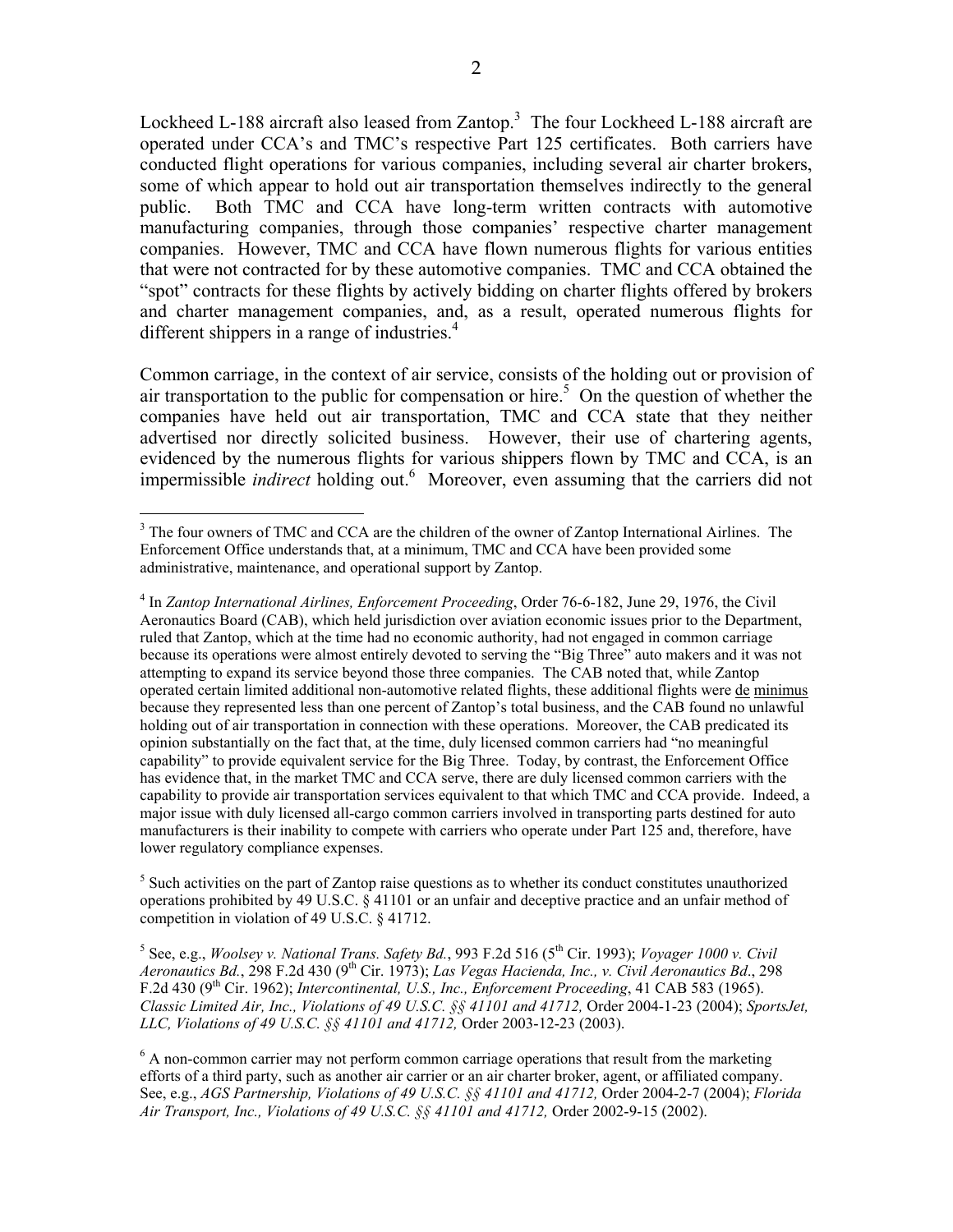actively solicit business, their operations involved the provision of air transportation to a significant number of diverse entities and, by doing so, they engaged in a course of conduct that, when viewed objectively, evinced a willingness to serve members of the public indiscriminately.In effect, TMC and CCA gained a reputation for a willingness to provide transportation by air to the public, or a definable segment thereof, while operating without an effective certificate issued under 49 U.S.C.  $\S$  41101.<sup>7</sup> TMC and CCA have thereby held out and performed common carriage without appropriate economic authority. Holding out or performing air transportation without requisite authority is also an unfair and deceptive practice and unfair method of competition prohibited by 49 U.S.C. § 41712.

In mitigation, TMC and CCA state that since obtaining their Part 125 certifications, they have attempted to comply with the regulations defining and governing private carriage operations. TMC and CCA state that they have always, in good faith, attempted to refrain from "holding out" as a common carrier, or otherwise operating in violation of any applicable law. TMC and CCA assert that they have always attempted to operate as separate and distinct entities from Zantop by having separate customer contracts, accounting, office facilities, and administrative and operational personnel. They maintain that their association with Zantop has always consisted of separately negotiated, arms length aircraft leases, maintenance agreements and ancillary agreements for flight following and aircraft-dispatch services.

In recognition of the Enforcement Office's concerns, TMC and CCA state that they are also willing take a number of steps to resolve any future question about the private carriage nature of their operations. In this regard, CCA will immediately terminate its Part 125 operations and return its aircraft to Zantop. In addition, TMC states that it will implement new procedures to further ensure separation from Zantop of its customer contract and bidding procedures and modify its present operations to eliminate any appearance of dependence upon Zantop for ancillary services.

We view seriously TMC's and CCA's violations of the Department's licensing requirements. We have carefully considered all the facts before us, including the information provided by TMC and CCA and continue to believe enforcement action is necessary. TMC and CCA, in order to avoid litigation and without admitting or denying the alleged violations, agree to the issuance of this order to cease and desist from future violations of 49 U.S.C. §§ 41101 and 41712 by engaging in common carriage directly or indirectly, to an assessment of \$100,000 in compromise of potential civil penalties, payable in accordance with the provisions set forth below, and to maintain certain records of their operations. This compromise assessment is appropriate in view of the nature and extent of the violations in question and, in particular, in view of the steps that the TMC and CCA have taken and promise to take to resolve any issues about their future

-

 $<sup>7</sup>$  A holding out of common carriage may occur when a carrier engages in a course of conduct such that it</sup> gains a reputation for having a willingness to serve the public. *Woolsey,* 993 F.2d at 524 n.24; *Arrow Aviation, Inc., v. Moore*, 266 F.2d 488, 490 (8th Cir. 1959); *Alaska Air Transport, Inc. v. Alaska Airplane Charter Co.,* 72 F.Supp. 609, 610-11 (D. Alaska 1947); *Intercontinental*, 41 C.A.B. at 601; *Classic Limited Air* at 2; *SportsJet* at 3.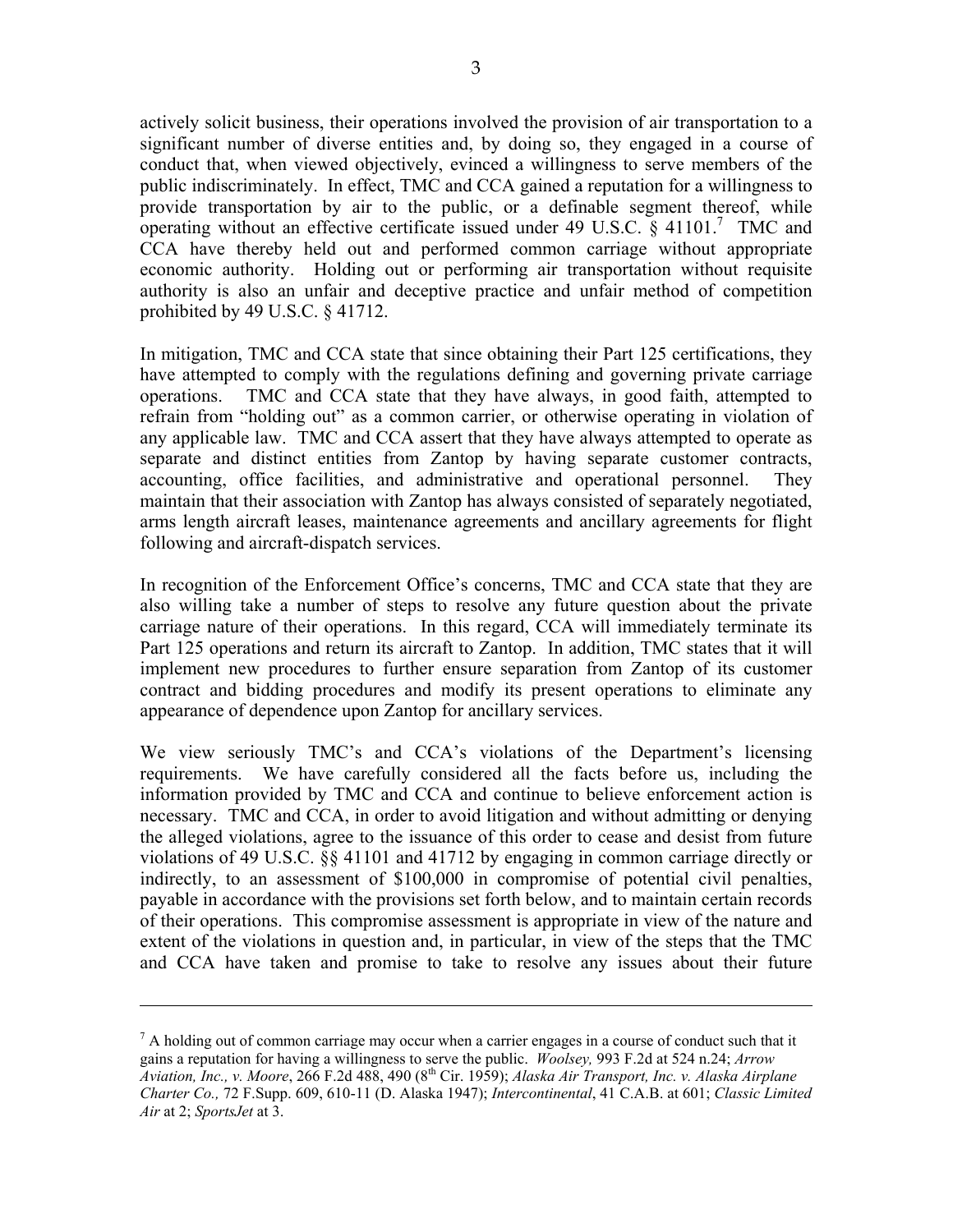operations, and it serves the public interest. $8$  This settlement, moreover, represents a deterrent to future air transportation operations without appropriate economic authority by TMC and CCA as well as other similarly situated companies.

This order is issued under the authority contained in 49 CFR 1.57a and 14 CFR 385.15.

ACCORDINGLY,

1. Based on the above discussion, we approve this settlement and the provisions of the order as being in the public interest;

2. We find that Traffic Management Corporation, d/b/a TMC Airlines and Contract Cargo Airlines, Inc., violated 49 U.S.C. § 41101, as described above, by engaging in air transportation without appropriate economic authority;

3. We find that by engaging in the conduct described in paragraph 2, above, Traffic Management Corporation, d/b/a TMC Airlines and Contract Cargo Airlines, Inc., engaged in an unfair and deceptive practice and an unfair method of competition in violation of

49 U.S.C. § 41712;

 $\overline{a}$ 

4. Traffic Management Corporation, d/b/a TMC Airlines and Contract Cargo Airlines, Inc., and all other entities owned and controlled by, or under common ownership and control with Traffic Management Corporation, d/b/a TMC Airlines and Contract Cargo Airlines, Inc., and their successors and assignees, are ordered to cease and desist from further similar violations of 49 U.S.C. §§ 41101 and 41712;

5. Traffic Management Corporation, d/b/a TMC Airlines and Contract Cargo Airlines, Inc., and all other entities owned and controlled by, or under common ownership and control with Traffic Management Corporation, d/b/a TMC Airlines and Contract Cargo Airlines, Inc., and their successors and assignees, are ordered to keep records of each future operation for a period of at least two years after performance of the operation. These records are to include, at a minimum, the date, origin and destination of the flight, the contracting entity for whom the flight was performed and contact information for that entity (and, if different, the shipper and consignee involved), what goods were transported, and the amount of revenue earned from the operation or pursuant to the contract governing the operation;

6. Traffic Management Corporation, d/b/a TMC Airlines and Contract Cargo Airlines, Inc., are jointly and severally assessed \$100,000 in compromise of civil penalties that

<sup>&</sup>lt;sup>8</sup> The companies are on notice that, should they fail to take the steps promised herein designed to ensure they do not engage unlawfully in common carriage, they will be subject to immediate enforcement action regarding such violations, as well as any resultant violation of this order. We are particularly concerned about the possibility of unlawful holding out and operations as a common carrier by TMC, the surviving Part 125 operator, that may be facilitated through its relationship with Zantop, a licensed common carrier. Such activities on the part of Zantop would also raise questions as to whether its own conduct constituted an unfair and deceptive practice and an unfair method of competition in violation of 49 U.S.C. § 41712, which could affect its fitness to operate as an air carrier.